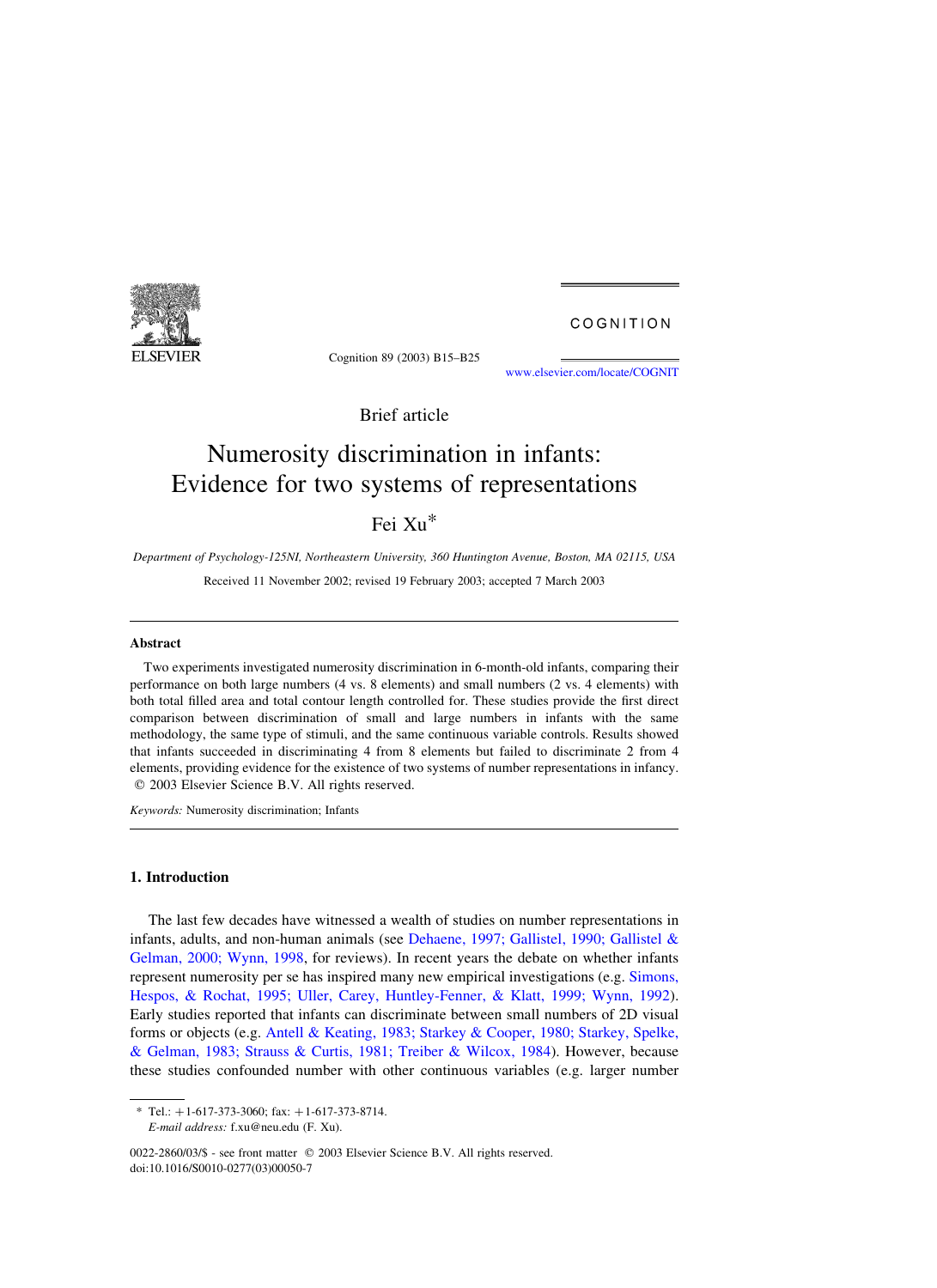#### B16 F. Xu / Cognition 89 (2003) B15–B25

arrays had larger amounts of stuff, whether in each display or over the average of the displays), the question of whether infants can discriminate arrays on the basis of number alone remains open. Recent studies by [Clearfield and Mix \(1999\)](#page-9-0) and [Feigenson, Carey,](#page-9-0) [and Spelke \(2002\)](#page-9-0) have shown that when number is pitted against other continuous variables, or when other continuous variables are controlled for, no evidence for number discrimination is found for small numbers (1, 2, or 3) of two-dimensional displays or threedimensional objects. Other studies have used non-objects or other visual displays as stimuli (e.g. [Bijeljac-Babic, Bertoncini, & Mehler, 1991:](#page-9-0) syllables of a spoken word; [Sharon & Wynn, 1998](#page-10-0): jumps of a puppet; [Wynn, Bloom, & Chiang, 2002](#page-10-0): groups of visual forms undergoing rigid motion) within the small number range  $(1-4)$  and found positive evidence for number discrimination. However, in these studies number also correlated with other continuous variables such as the total amount of motion in the jump sequences, the total amount of sound in the words, and the variability of motion in the displays.

Inspired by research on representations of approximate numerosities in adults and nonhuman animals (e.g. [Barth, Kanwisher, & Spelke, in press; Cordes, Gelman, Gallistel, &](#page-9-0) [Whalen, 2001; Gallistel, 1990; Whalen, Gallistel, & Gelman, 1999\)](#page-9-0), several investigators have found evidence for large number discrimination in infants, e.g. 8 vs. 16, when continuous variables such as total filled area, element size and element density as well as correlated perceptual variables such as average brightness and texture are controlled for ([Brannon, 2002; Lipton & Spelke, in press; Xu & Spelke, 2000](#page-9-0)). One recent study found successful discrimination of even larger numbers (16 vs. 32) by 6-month-old infants when total filled area and total contour length were controlled for ([Xu, Spelke, & Goddard,](#page-10-0) [2003](#page-10-0)). These studies also suggest that large number estimation in infants is highly imprecise, requiring a ratio between 2:3 and 1:2 (successes: 8 vs. 16, 16 vs. 32; failures: 8 vs. 12, 16 vs. 24). By 9 or 10 months, however, the precision improves and infants are able to discriminate between 8 and 12 elements [\(Lipton & Spelke, in press; Xu & Arriaga,](#page-9-0) [2003](#page-9-0)).

Given these two lines of investigations on number representations in infancy, some have suggested that there are two systems for representing number (e.g. [Carey, 2001; Xu](#page-9-0) [& Spelke, 2000\)](#page-9-0). One is an object-tracking system (e.g. [Scholl, 2001; Simon, 1997; Trick](#page-10-0) [& Pylyshyn, 1994; Uller et al., 1999; Xu, 2003](#page-10-0)). This system operates on a small number of objects (3 or 4) for human infants, adults, and rhesus macaques monkeys (e.g. [Feigenson, Carey, & Hauser, 2002; Feigenson & Halberda, 2002](#page-9-0)). It keeps track of individual objects but it does not represent groups of objects as sets. It is precise but it has a clear limit on set size. The other system is a number estimation system shared across species (e.g. [Barth et al., in press; Cordes et al., 2001; Meck & Church, 1983; Xu &](#page-9-0) [Spelke, 2000](#page-9-0)). This system represents approximate large numbers as sets, and it has no inherent set size limit. The representations, however, are imprecise, and discrimination accords with Weber's Law.

To date, however, small number and large number studies have often used different types of displays (e.g. objects vs. 2D visual forms), different methodologies (e.g. familiarization vs. habituation), and different continuous variable controls (e.g. total filled area vs. contour length), making it difficult to compare the results directly.

Two comparisons are critical for the claim of two systems of number representations: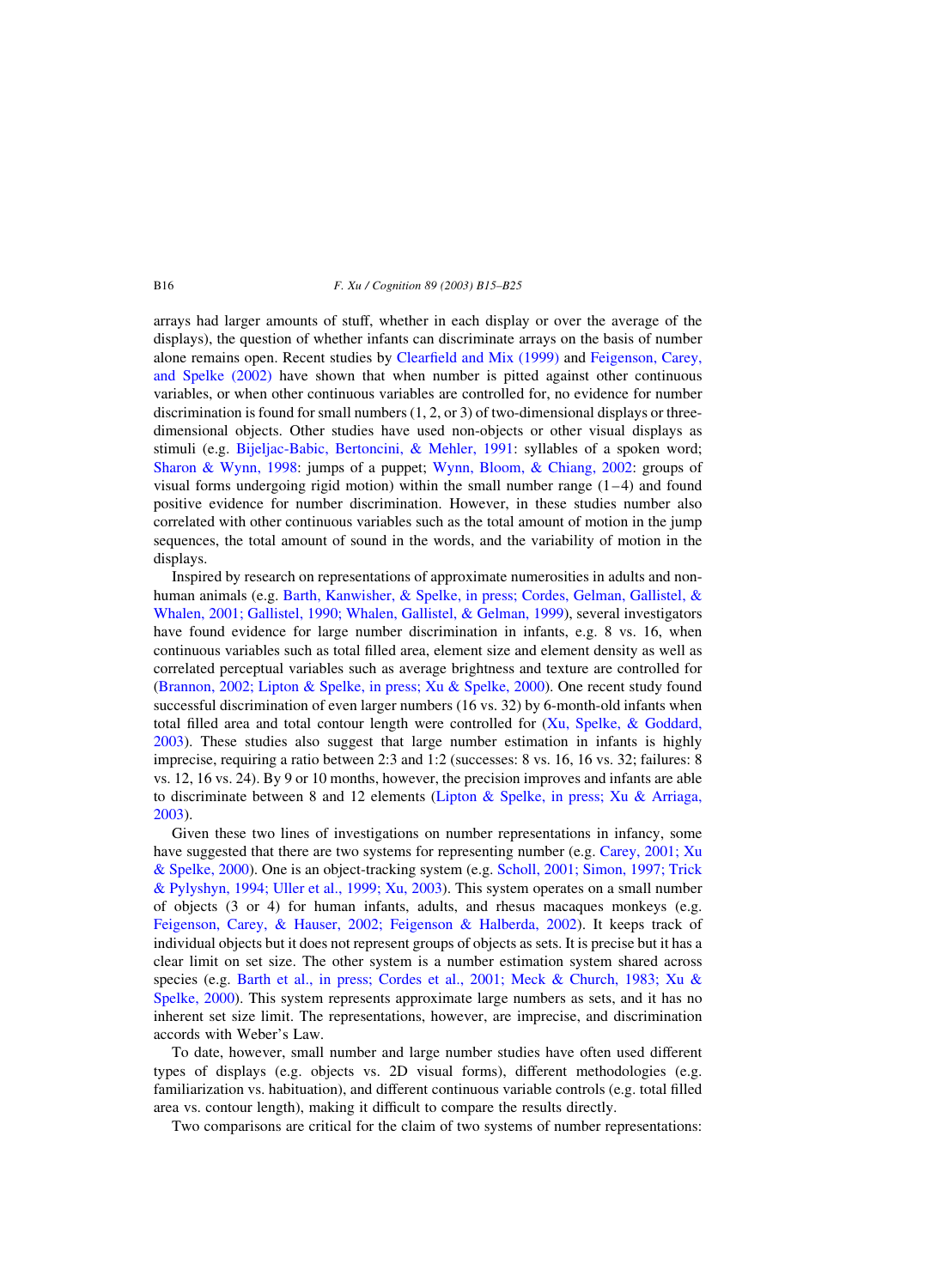4 vs. 8 and 2 vs. 4. They straddle the boundary between the small and large numbers, and they satisfy the required Weber fraction of 1:2.

The current experiments investigated 6-month-old infants' number discrimination using these two sets of numbers (Experiment 1: 4 vs. 8; Experiment 2: 2 vs. 4) with two types of continuous variables controlled for: total filled area and total contour length (i.e. circumference). We adopt the general methodology of [Xu and Spelke \(2000\)](#page-10-0). Our goal is to explore whether infants process large and small numbers differently using the same type of stimuli, the same methodology, and with the same continuous variable controls.

## 2. Experiment 1

## 2.1. Method

#### 2.1.1. Participants

The participants were 16 infants (eight males, eight females, age range: 5;17 [month;day] to 6;15, mean age: 6;5). All infants were recruited via public birth records in the greater Boston area. Three infants were excluded due to fussiness.

#### 2.1.2. Apparatus and stimuli

Infants sat in an infant seat facing a well-illuminated puppet stage surrounded by black curtains. A camera was focused on the infant through a small hole below the stage center; it was connected to a TV monitor and a VCR in a corner of the room, on which an observer watched the infant and recorded his or her looking times by a button box connected to a computer. The observer was blind both to the infant's condition and to the displays. Interscorer reliability averaged 93%. A display camera was placed behind the infant to record the whole scene. A parent sat next to the infant and faced away from the displays. Parents were instructed to remain neutral.

A navy blue rectangular display board  $(74 \times 30 \text{ cm})$  served as the background, about 60 cm from the infant. Displays consisting of black solid discs printed on white paper were glued onto smaller navy blue display boards measuring  $52 \times 21$  cm, which were attached to the center of the background display board and removed between trials.

Habituation arrays consisted of 4 or 8 discs that varied in size and position within an array of a constant size (18  $\times$  19 cm). The positions were chosen randomly from a matrix and varied for each display. Displays were discarded if the disc positions looked nonrandom or cluttered. The less numerous displays therefore had half the element density.

2.1.2.1. Total filled area control condition. Over the habituation trials, the average area occupied by an individual element was twice as large for the 4-element arrays (mean filled area  $= 5.28$  cm<sup>2</sup>, range from 1.76 to 8.82 cm<sup>2</sup>) as for the 8-element arrays (mean filled area  $= 2.64$  cm<sup>2</sup>, range from 0.88 to 4.41 cm<sup>2</sup>), and so the average size of all the discs in an array combined and the average brightness of those discs were equated. At the infant's viewing distance of about 60 cm, each array subtended visual angles of  $34^{\circ} \times 18^{\circ}$ . Six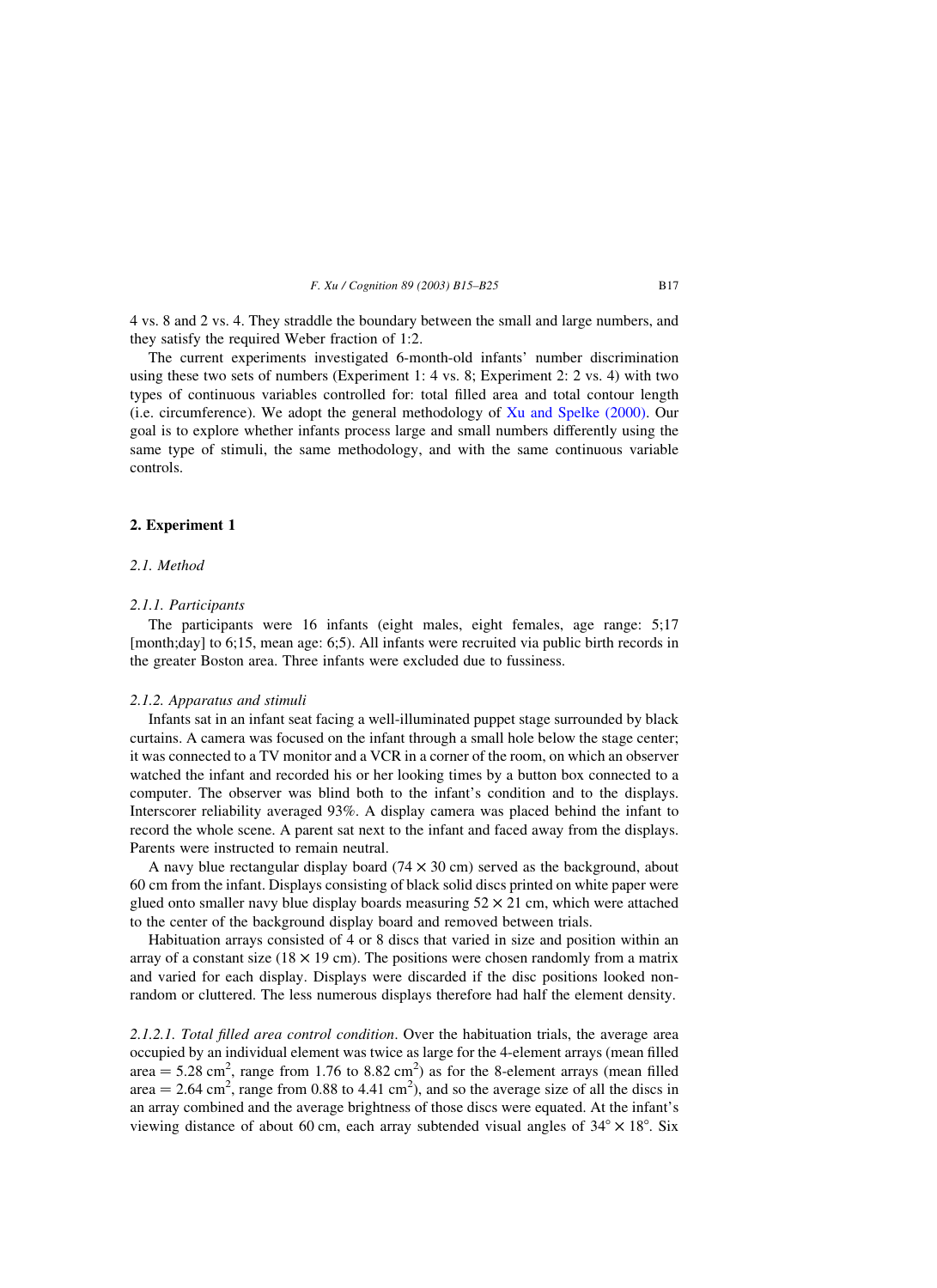#### B18 F. Xu / Cognition 89 (2003) B15–B25

arrays of 4 discs and six arrays of 8 discs were presented. The less numerous displays had half the element density as the more numerous displays.

The test displays presented new arrays of 4 and 8 discs. The density of discs was equated and equidistant from the habituation densities. The 8-element arrays ( $38 \times 24$  cm) were twice as large as the 4-element arrays  $(24 \times 19 \text{ cm})$ . Moreover, the sizes of individual discs were equated (filled area  $= 3.96$  cm<sup>2</sup>), and therefore the total size and average brightness in the 8-element arrays were twice those of the 4-element arrays. At a viewing distance of about 60 cm, the 4-element array subtended  $22.5^{\circ} \times 18^{\circ}$  and the 8-element array subtended  $45^{\circ} \times 18^{\circ}$ . The element density of the test arrays was also equated (see [Fig. 1](#page-4-0) for a schematic depiction of the displays). Thus, the continuous variables that varied across the two habituation groups were equated across the test displays, and vice versa.

2.1.2.2. Contour length (circumference) control condition. Over the habituation trials, the average total contour length for an individual element was twice as large for the 4-element arrays (mean circumference  $= 7.88$  cm, range from 4.71 to 10.52 cm) as for the 8-element arrays (mean circumference  $= 3.94$  cm, range from 2.35 to 5.26 cm).

The test displays presented new arrays of 4 and 8 discs. The sizes of individual discs were equated (circumference  $= 5.91$  cm), and therefore the total contour length for the 8-element arrays was twice that of the 4-element arrays. Again, continuous variables that varied across the two habituation groups were equated across the test displays, and vice versa.

#### 2.1.3. Design

Infants were randomly assigned to one of the two conditions. Half the infants were habituated to displays with 4 discs and half to displays with 8 discs. For each infant, the six habituation displays were presented in a random order. If the infant did not meet the habituation criterion after six trials, the displays were cycled in the same order until the end of habituation. Infants were then presented with six test trials in which displays with 4 discs and displays with 8 discs were shown alternately. The order of the test trials was counterbalanced across participants.

#### 2.1.4. Procedure

At the beginning of the test session, the experimenter used a squeaky toy to draw the infant's attention to the display board. She squeaked the toy at the top, bottom, and the four far corners of the display to allow the observer to calibrate the infant's window of looking, and then the experiment began. On each trial, a curtain was raised to reveal a display, which remained visible until the infant looked for at least 0.5 s and then looked away for 2 s continuously (or for a maximum look of 120 s). Habituation trials continued until the infant either was given 14 trials or reached the habituation criterion of a 50% decline in looking time on three consecutive trials, relative to the total looking time on the first three trials that summed to at least 12 s. Ten of 16 infants reached the habituation criterion. Six test trials followed the habituation phase.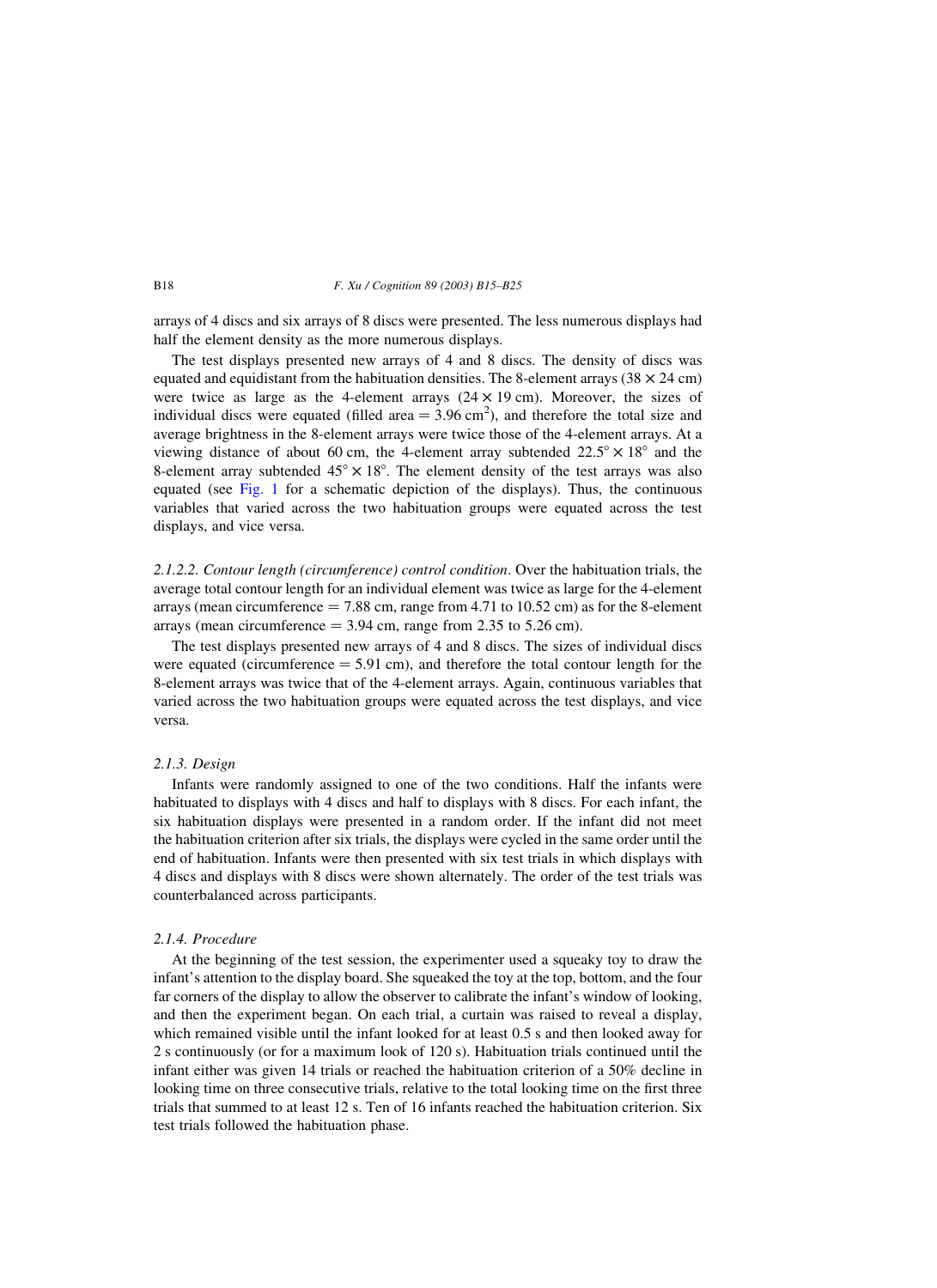## <span id="page-4-0"></span>**HABITUATION**



Fig. 1. Schematic representation of the habituation and test displays of Experiment 1 (total filled area control condition).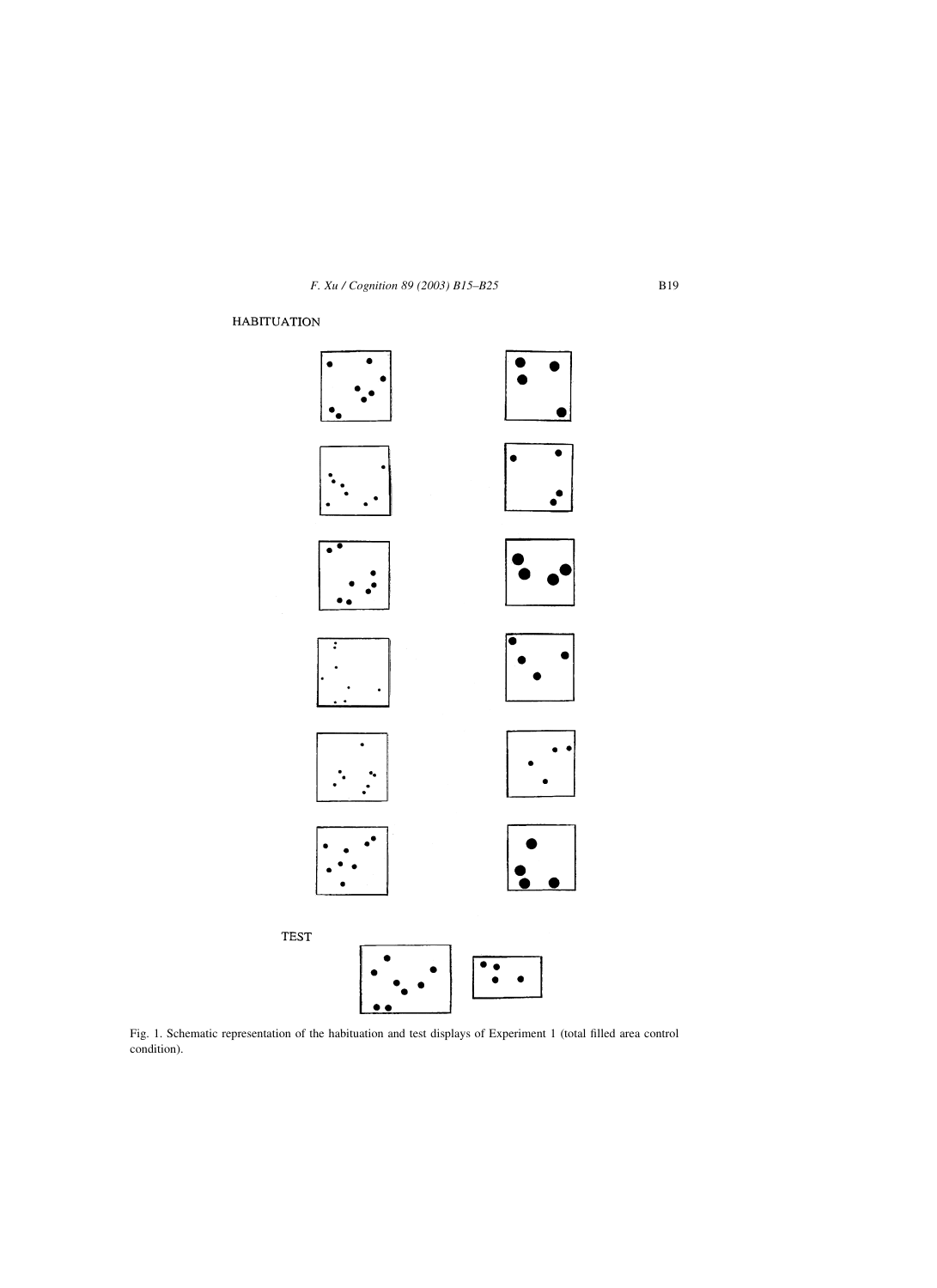#### B20 F. Xu / Cognition 89 (2003) B15–B25

#### 2.2. Results and discussion

Looking times were subjected to a  $2 \times 2 \times 3 \times 2$  mixed-factor analysis of variance testing the between-subject factor of Test condition (area vs. contour length), Habituation condition (4 vs. 8) and the within-subject factors of Test trial pair (first, second, or third) and Test trial type (old vs. new number). There was a main effect of Test trial type  $(F(1, 12) = 10.134, P < 0.01)$ . Infants looked longer at the new number  $(M = 11.3 s,$  $SD = 11.2$ ) than the old number ( $M = 8.1$  s,  $SD = 6.7$ ) in both the area control and the contour length conditions (Fig. 2a,b). No other main effects or interactions were





Fig. 2. (a,b) Mean looking times for Experiment 1.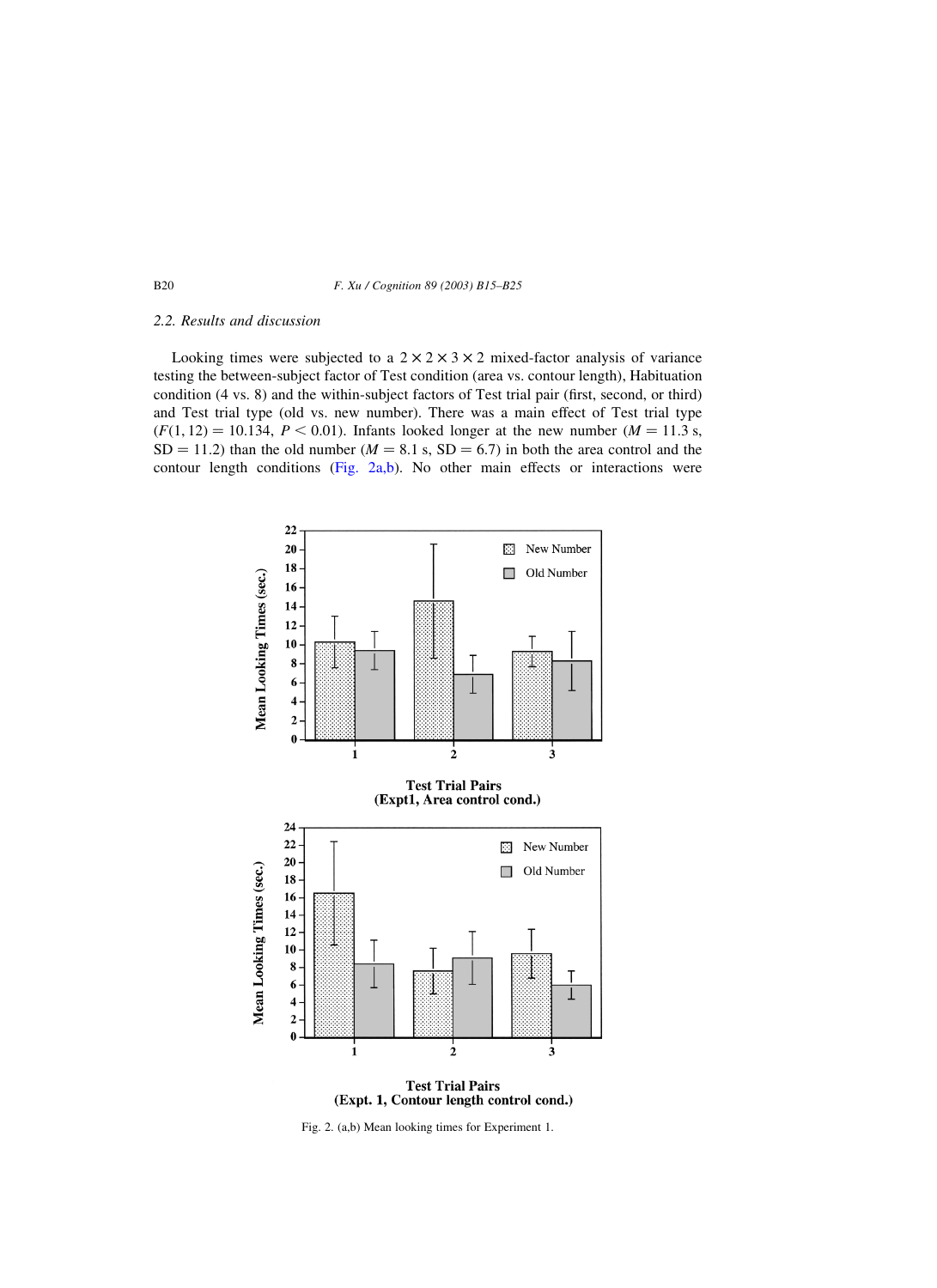statistically significant ( $P > 0.1$ ). Fourteen of the 16 infants looked longer at the new number displays (Wilcoxon  $z = -3.351, P \le 0.001$ ). Infants who did or did not habituate showed the same pattern of looking on the test trials. Thus, infants succeeded in discriminating 4 from 8 elements. Next we used exactly the same methods and asked if 6-month-old infants discriminated between 2 and 4 elements.

#### 3. Experiment 2

#### 3.1. Method

## 3.1.1. Participants

The participants were 16 full-term infants (eight males, eight females, age range: 5;15 to 6;15, mean age: 6;1). All infants were recruited by the same methods as in Experiment 1. Two infants were excluded due to fussiness.

#### 3.1.2. Apparatus and stimuli

The apparatus was identical to that of Experiment 1. The overall sizes of habituation and test arrays were the same as in Experiment 1, therefore individual elements were twice as large (measured by either total filled area or contour length) as the individual elements in Experiment 1.

#### 3.1.3. Design and procedure

The design and procedure were identical to Experiment 1. Interscorer reliability averaged 92%. Eleven of 16 infants reached the habituation criterion.

## 3.2. Results and discussion

Looking times were subjected to a  $2 \times 2 \times 3 \times 2$  mixed-factor analysis of variance with Test condition (area vs. contour length), Habituation condition (2 vs. 4), Test trial pair (first, second, or third) and Test trial type (old vs. new number) as factors. There was no main effect of Test trial type  $(F(1, 12) = 1.044, P = 0.327)$ , and no other main effects or interactions. Infants did not look longer at the new number ( $M = 5.3$  s, SD = 4.5) than the old number ( $M = 5.9$  s,  $SD = 4.1$ ) in either the total filled area condition or the contour length condition [\(Fig. 3a,b\)](#page-7-0). Six of the 16 infants looked longer at the new number displays. Infants who did or did not habituate showed the same pattern of looking on the test trials. Thus, infants failed to discriminate between 2 and 4 elements when total filled area and contour length were controlled for.

#### 4. General discussion

Two experiments investigated whether 6-month-old infants discriminate numerosities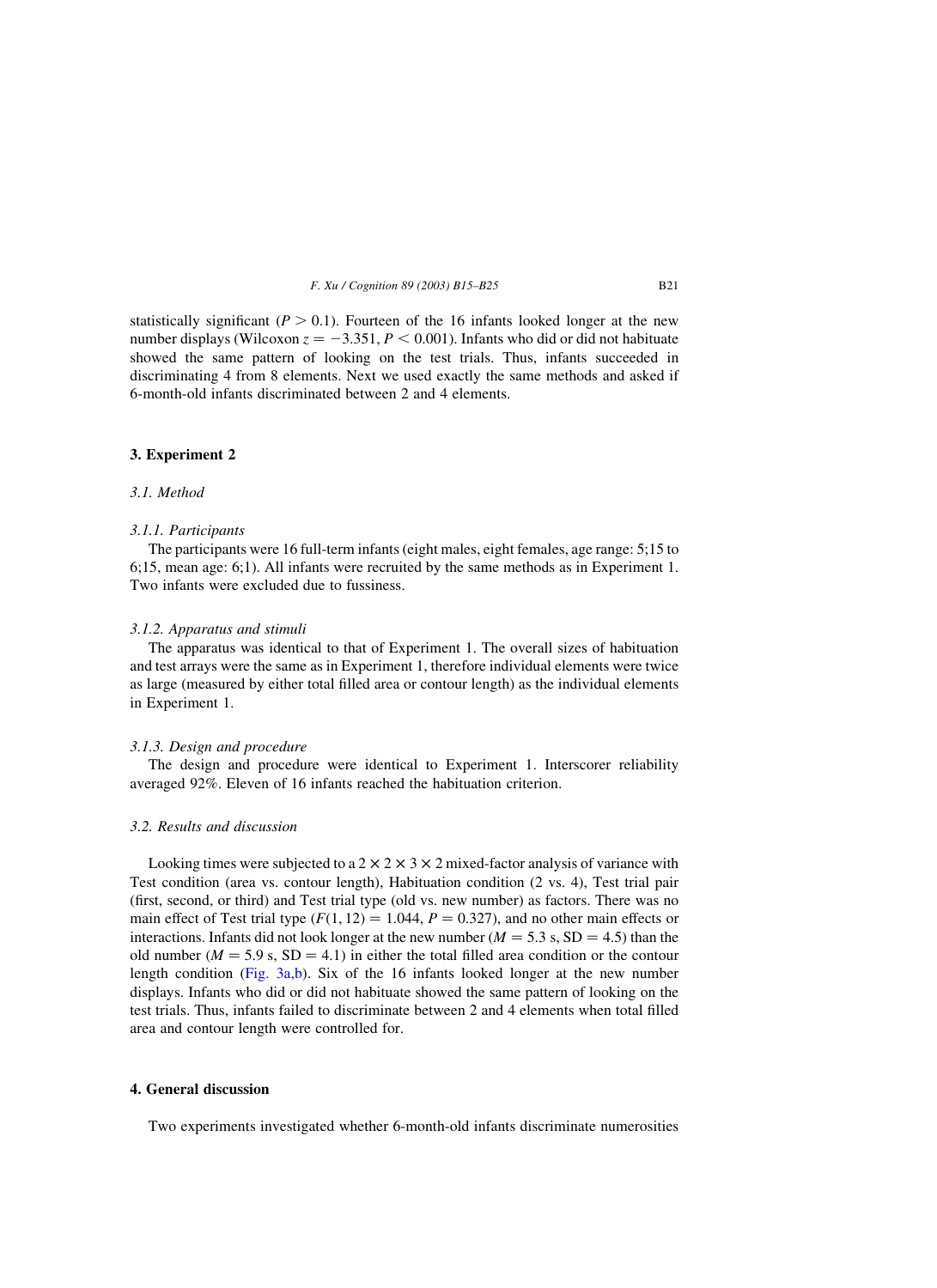<span id="page-7-0"></span>



Fig. 3. (a,b) Mean looking times for Experiment 2.

that are either within or immediately outside the small number range (2 vs. 4 and 4 vs. 8), using the same ratio (1:2), the same type of stimuli (black discs on white background), the same procedure (habituation–dishabituation), and controlling for both total filled area and total contour length. Infants successfully discriminated between 4 and 8 elements but failed to discriminate between 2 and 4 elements. These results extend previous findings on number discrimination, suggesting that infants discriminate large numbers robustly, under conditions that control for total filled area, contour length, display size, element size, element density, and correlated perceptual variables such as surface brightness, contrast,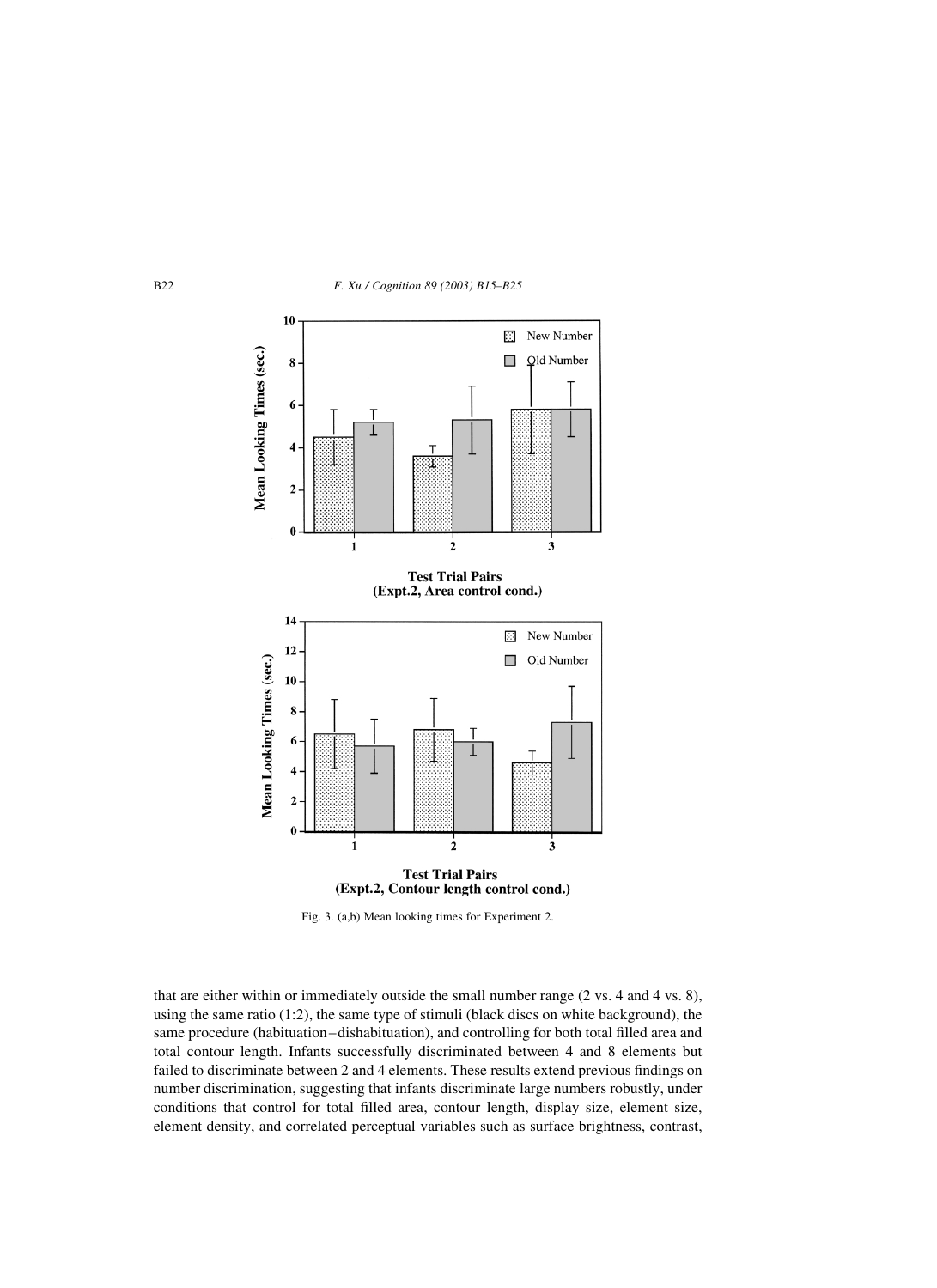and texture ([Brannon, 2002; Lipton & Spelke, in press; Xu & Spelke, 2000; Xu et al.,](#page-9-0)  $2003$ ).<sup>1</sup> In contrast, no evidence for small number discrimination was found, either with total filled area control or contour length control, consistent with earlier studies (e.g. [Clearfield & Mix, 1999; Feigenson, Carey, & Spelke, 2002; Xu et al., 2003](#page-9-0)). These experiments provide the first direct comparison between infants' discrimination of large and small numerosities.

Collectively, current and previous studies provide evidence that 6-month-old infants fail to discriminate between small numerosities, 1 vs. 2 and 2 vs. 4, but they succeed in discriminating large numerosities, 4 vs. 8, 8 vs. 16, and 16 vs. 32, when the ratio between the two numbers is held constant. These results are consistent with the hypothesis that two systems of representations are present early in infancy. One is an object-tracking system, and its signature property is the set size limit of 3 or 4 in adults and infants; the other is a number estimation system, and its signature property is the Weber fraction, i.e. the system accords with Weber's Law – successful discrimination is determined by the ratio between two numbers, not the absolute difference.

What exactly is the set size limit for the object-tracking system? Why is it the case that 4 is discriminated successfully when paired with 8 but not when paired with 2? One possibility is that the set size limit is 3, therefore 4 lies outside of it. The 2 vs. 4 experiment therefore engages both systems, the object-tracking system for 2 elements and the number estimation system for 4 elements. The object-tracking system keeps track of 2 individual elements but it fails to register the constant cardinal value of the set, namely 2, across displays. The number estimation system correctly estimates the larger array as a set of about 4 elements. These two representations, however, are difficult to compare with each other. Another possibility is that 4 can be processed by either system. The object-tracking system represents each array as either "one object, another object" or "one object, another object, another object, and yet another object", but it fails to register the cardinal value of either set, resulting in a failure to discriminate 2 from 4 elements. The approximate number system represents the arrays of 4 discs as a set with approximately 4 elements and those of 8 discs as a set with approximately 8 elements, resulting in a success in discriminating 4 from 8 elements.

Why are small numbers processed differently from large numbers? We raise two possibilities. The first possibility is that the number estimation system may fail to operate on small numbers because its computations are unstable or undefined for small values. It has been suggested that the number estimation system in human adults and non-human animals works as follows: it estimates numerosities by assessing the area covered by an array of elements and the average inter-item distance of those elements and then dividing

<sup>&</sup>lt;sup>1</sup> [Clearfield and Mix \(1999\)](#page-9-0) and [Feigenson, Carey, and Spelke \(2002\)](#page-9-0) found that when numerosity is pitted against contour length or total spatial extent, infants discriminated the test displays on the basis of contour length or spatial extent. In the current experiments, when total filled area was controlled for, contour length co-varied with numerosity, and vice versa. Then why didn't we find evidence of dishabituation to contour length or area? One possibility is that successful discrimination of contour length or area also requires a fairly large ratio. The [Clearfield and Mix \(1999\)](#page-9-0) study contrasted a 2:3 ratio in contour length, and Arriaga (personal communication) reanalyzed their and Feigenson et al.'s data to show that success depended on a 1:2 ratio in area. The current experiments did not provide a consistent ratio in these continuous variables. Under these circumstances, numerosity discrimination turned out to be robust with 4 vs. 8 elements but not 2 vs. 4 elements.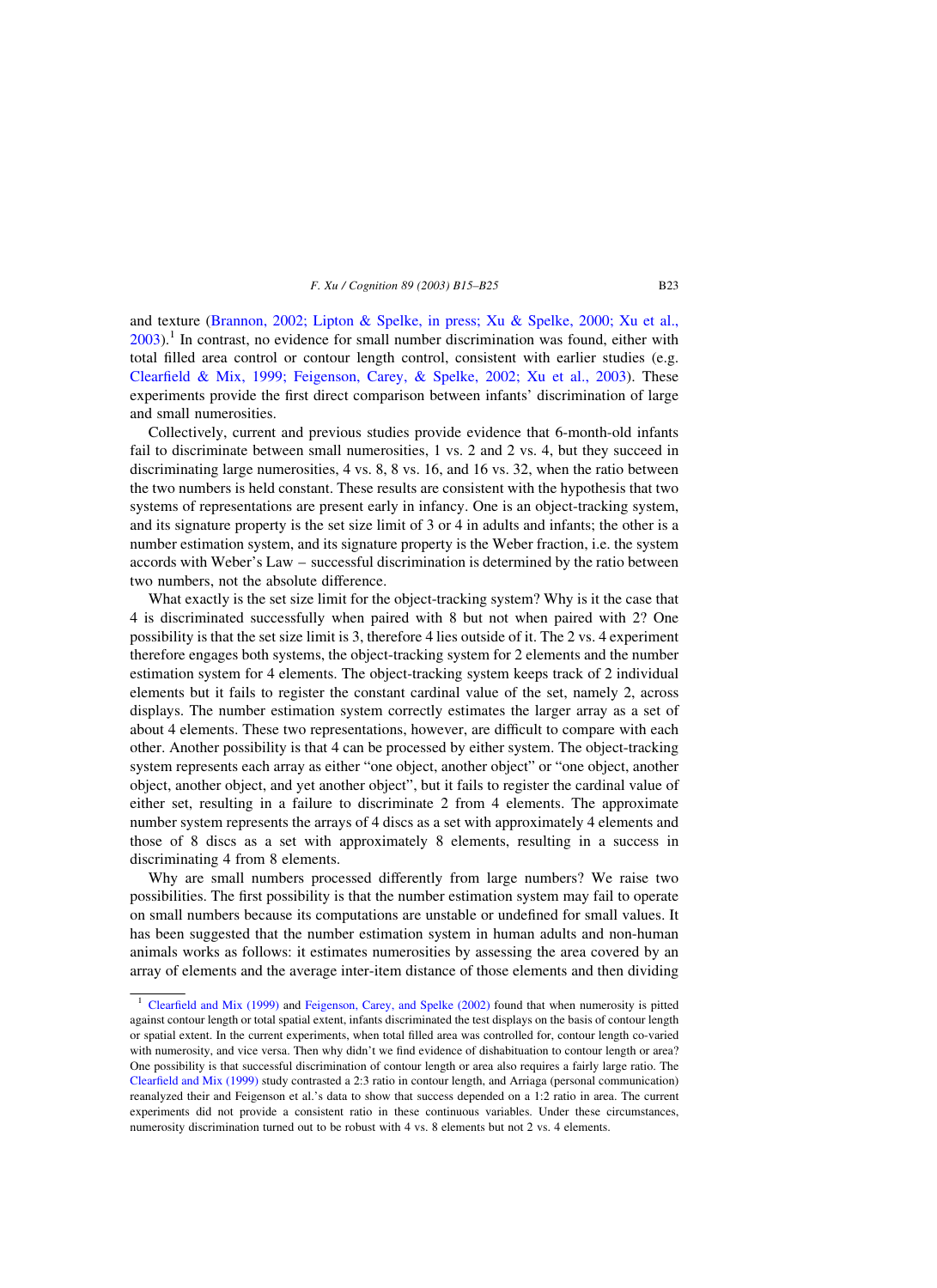#### B24 F. Xu / Cognition 89 (2003) B15–B25

the first value by the second (e.g. Church  $\&$  Broadbent, 1990). However, it is not possible to estimate the inter-item distance for 1 element, and it is difficult to compute area for arrays with less than 3 elements. The number estimation system therefore may be used only for large numbers. The second possibility is that perhaps the output of the objecttracking system inhibits the output of the number estimation system. On this view, both the number estimation system and the object-tracking system operate on small numbers, but the object-tracking system wins out; thus, when presented with small numbers of items, infants keep track of individual objects and fail to register the cardinal value of the set. Further research is needed to decide between these possibilities.

## Acknowledgements

We thank Stanislas Dehaene, Cristina Sorrentino, Elizabeth Spelke, and Karen Wynn for helpful discussions and/or comments on an earlier draft of the paper. We also thank members of the Northeastern Infant Cognition Laboratory for assistance with data collection, and the parents and the infants for their participation. This research was supported by NSF grant (BCS-0004235).

## References

- Antell, S. E., & Keating, L. E. (1983). Perception of numerical invariance by neonates. Child Development, 54, 695–701.
- Barth, H., Kanwisher, N., & Spelke, E (in press). Construction of large number representations in adults. Cognition
- Bijeljac-Babic, R., Bertoncini, J., & Mehler, J. (1991). How do four-day-old infants categorize multisyllabic utterances? Developmental Psychology, 29, 711–721.
- Brannon, E. (2002). The development of ordinal numerical knowledge in infancy. Cognition, 83, 223–240.
- Carey, S. (2001). Evolutionary and ontogenetic foundations of arithmetic. Mind and Language, 16, 37–55.
- Church, R. M., & Broadbent, H. A. (1990). Alternative representations of time, number, and rate. Cognition, 37, 55–81.
- Clearfield, M. W., & Mix, K. S. (1999). Number versus contour length in infants' discrimination of small visual sets. Psychological Science, 10, 408–411.
- Cordes, S., Gelman, R., Gallistel, C. R., & Whalen, J. (2001). Variability signatures distinguish verbal from nonverbal counting for both large and small numbers. Psychonomic Bulletin and Review, 8(4), 698-707. Dehaene, S. (1997). The number sense. New York: Oxford University Press.

Feigenson, L., Carey, S., & Hauser, M. D. (2002). The representations underlying infants' choice of more: object files versus analog magnitudes. Psychological Science, 13, 150–156.

Feigenson, L., Carey, S., & Spelke, E. S. (2002). Infants' discrimination of number vs. continuous extent. Cognitive Psychology, 44, 33–66.

Feigenson, L., & Halberda, J (2002). Looking at the limits on numerical ability: infants chunk large sets into smaller sets. Poster presented at the XIIIth International Conference on Infant Studies, Toronto, Canada Gallistel, C. R. (1990). The organization of learning. Cambridge, MA: MIT Press.

- Gallistel, C. R., & Gelman, R. (2000). Non-verbal numerical cognition: from reals to integers. Trends in Cognitive Sciences, 4, 59–65.
- Lipton, J. S., & Spelke, E. S (in press). Origins of number sense: large number discrimination in human infants. Psychological Science

<span id="page-9-0"></span>